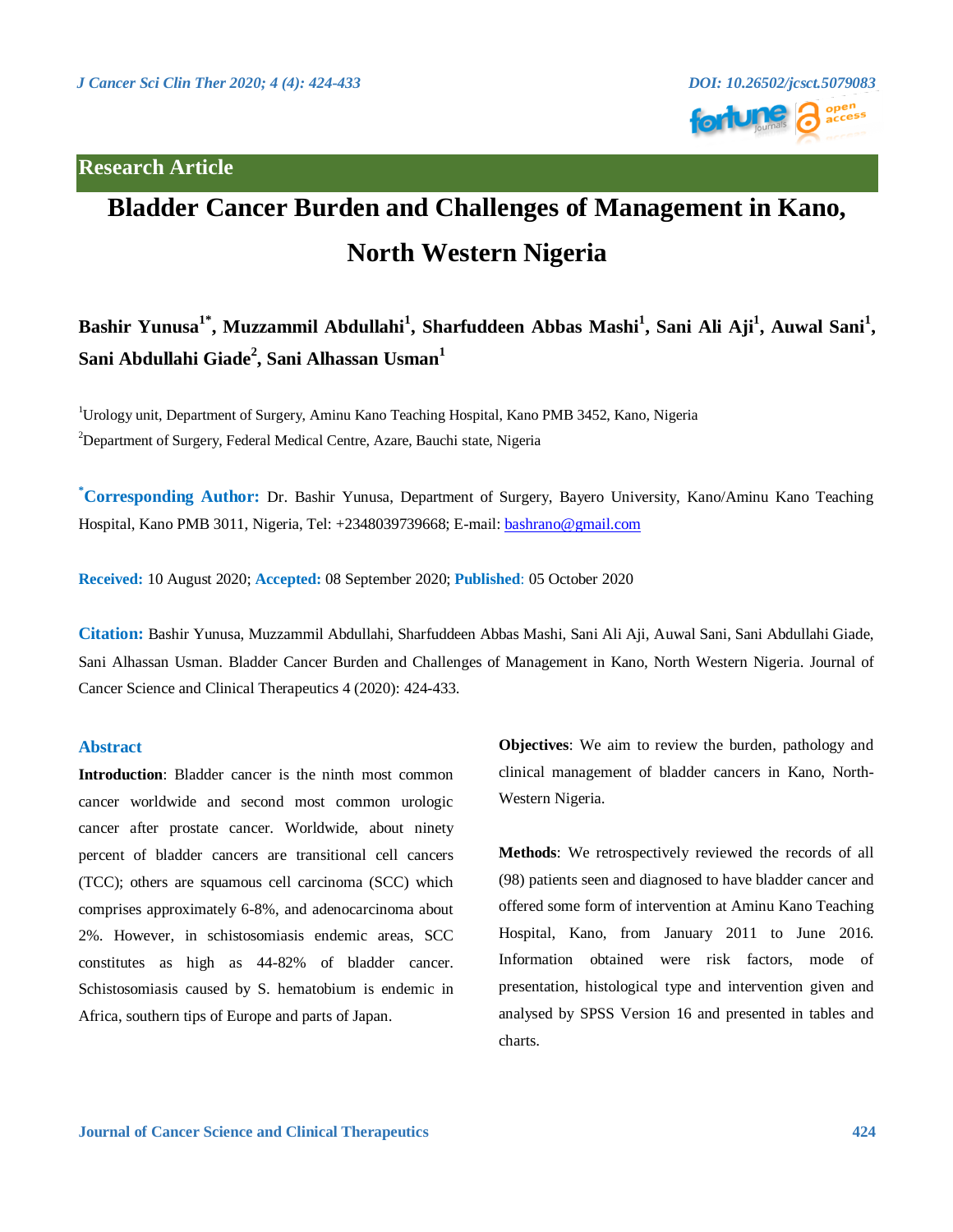**Results**: There were a total of 98 patients seen with clinical diagnosis of bladder cancer. The mean age  $(\pm SD)$  was 51.4 +13.9 years, with male to female ratio of 10:1. Ninety one (91%) presented as an emergency, 37 (84%) had identifiable risk factors. More than half of the patients (52%) couldn't have a representative tissue for histology because of advanced disease with necrotic tissues at presentation. About 44% has SCC while 29% was TCC.

**Conclusion**: Squamous cell carcinoma is still the predominant histological subtype of bladder cancer in our environment owing to endemicity of schistosomiasis and usually present in advanced stage.

**Keywords:** Bladder cancer; Schistosomiasis; Histological type

### **1. Introduction**

Bladder cancer is one of the common malignancies worldwide responsible for significant morbidity and mortality and accounting for the huge cost on healthcare delivery system of many countries. It's the ninth most common cancer worldwide [1, 2] and second most common urologic malignancy after prostate cancer [3]. Urinary bladder cancer, which is mostly a urothelial carcinoma, is one of the most frequently diagnosed neoplasm, with nearly 550,000 new cases and 200,000 deaths estimated in 2018 worldwide [1, 2]. It is more common in the industrialized communities and among Caucasians. In Europe and North America, most patients are over 50 years old with peak age between 60-70 years and a male to female ratio of 3:1 [1].

In Africa the exact prevalence of bladder cancer is not known, however, a recent analysis of several reports across the continent put the pooled incidence of bladder cancer in Africa as 7.0 per 100 000 population in men and 1.8 per

100 000 in women. The incidence of bladder cancer was consistently higher in North Africa in both sexes. Incidence rates increased significantly among men from 5.6 (95% credible interval  $4.2-7.2$ ) in the 1990s to up to 8.5 per 100 000 in 2010 [2, 3].

Worldwide, about ninety percent of bladder cancers are transitional cell cancers (TCC), reflecting their origin from the transitional cells lining the bladder, others are squamous cell carcinoma (SCC) which comprises approximately 6- 8%, and adenocarcinoma about 2% [4, 5]. However, in schistosomiasis endemic areas, SCC constitutes as high as 44-82% of bladder cancer [6, 7, 8]. In much of Africa, the predominant subtype continues to be SCC [2]. Squamous cell cancer poses challenge to urologist and surgeons in Africa as its presentation and approach to treatment is often different from those of TCC.

A 10-year retrospective review of the cancer registry in Kano, north-western Nigeria (2005-2014) revealed bladder cancer as the second most common male cancer (after prostate cancer) and the  $11<sup>th</sup>$  most common female cancer [9]. Also a previous report of histopathological review of bladder cancer in Kano (1998 – 2001) showed SCC was the predominant histological variety (53%), others were TCC - 35% and adenocarcinoma- 4%. The mean age of incidence was 48.8years and male to female ratio was 5.2:1 [10]. However, an update of histopathological review from the same centre (2001-2015) showed a switch of the most common histological variety of bladder cancer to urothelial cancer found in 49.6%; others were SCC – 44.3% and sarcomas -5%. The mean age and sex preponderance remained similar (51.2years and M: F- 7.6:1) [11].

The causal relationship between urinary schistosomiasis and bladder cancer was first reported by Fergusson [6].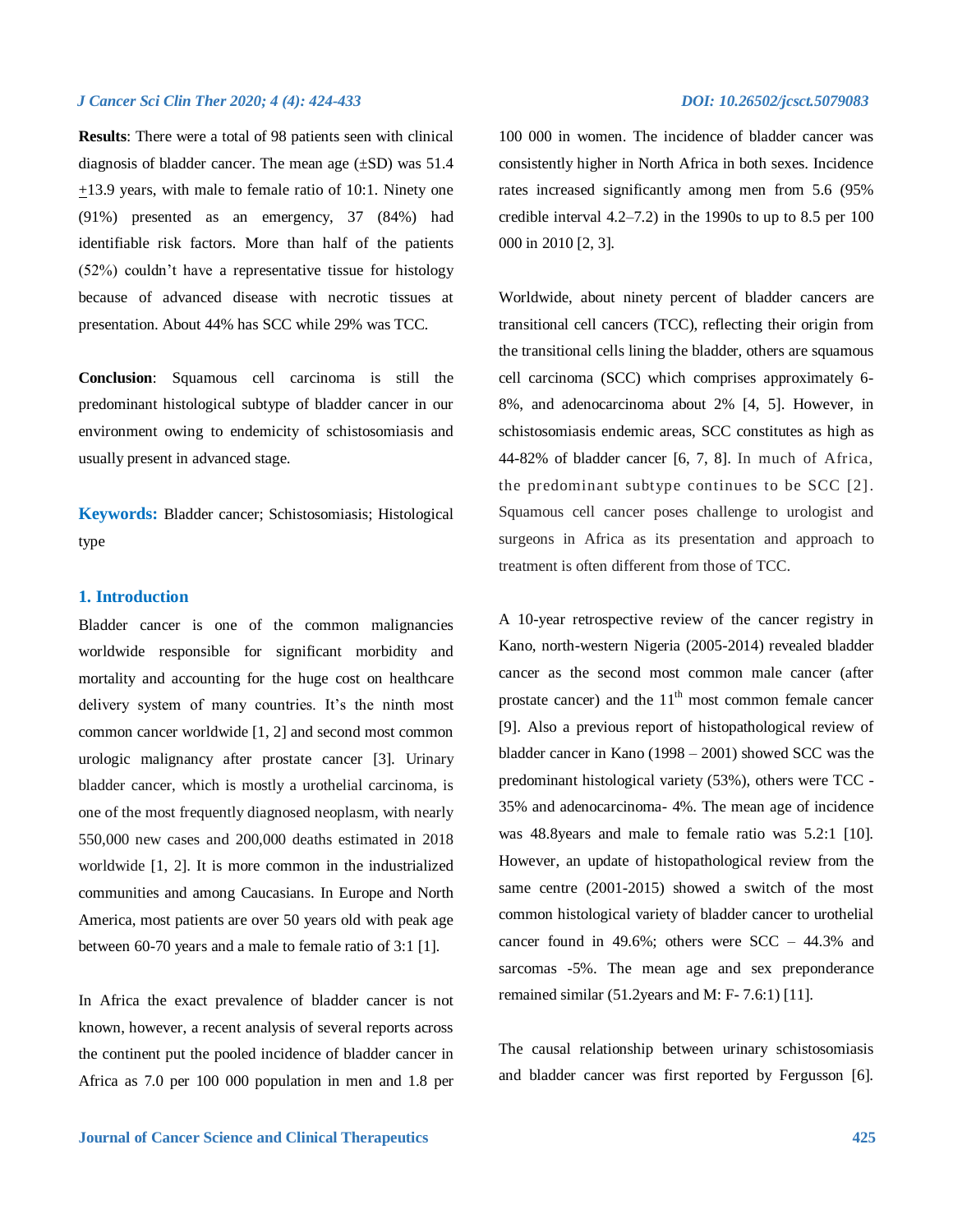There is now compelling body of evidence on the contribution of chronic urinary bladder schistosomiasis to the aetiopathogenesis of bladder cancer. Non-bilharzial cases are usually associated with chronic bladder irritations by vesical stones, chronic indwelling catheters or in bladder diverticula [6,12,13]. Different aetiopathogenic mechanisms have been suggested for bladder cancer; in schistosomiasis-induced bladder cancer no direct carcinogenic product from the parasite has been isolated. Current evidence suggests enhanced inflammatory cells and bacterial nitrosation of endogenous nitrite to carcinogenic N- nitroso compounds in schistosoma infected bladder [13]. In contrast, several compounds found in tobacco, occupational exposure to aromatic amines or polycyclic aromatic hydrocarbons in petroleum products, agricultural chemicals and industrial compounds (rubber/dye) are linked to development of TCC [4]. Diagnosis of TCC is made from urinary cytology, urinary biomarkers and urethrocystoscopy and biopsy while in SCC the diagnosis is largely made from urethrocystoscopy and biopsy.

Transurethral resection, partial cystectomy, radiation therapy and chemotherapy are the most common treatment modalities for TCC; however, these are not effective in the treatment of SCC, in which radical cystectomy and urinary diversion is the treatment of choice in selected cases. Importantly, the prognosis for bladder cancer patients remained largely unimproved, during the last few decades, in spite of considerable advances in diagnostic technologies, as well as treatment strategies. In general, SCC has a poorer prognosis [14].

### **2. Aim**

We aim to review the burden of bladder cancer in our centre, possible risk factors, clinical presentation, treatment options offered, our limitations and to offer recommendations.

### **3. Methodology**

We retrospectively reviewed the records of all the (98) patients seen and diagnosed to have bladder cancer and who were offered some treatment at Aminu Kano Teaching Hospital, Kano, from January 2011 to June 2016.

#### **4. Data Collection**

Data was retrieved from medical records. The charts of all patients admitted to the hospital with the clinical diagnosis of bladder cancer were reviewed. The demographic data such as age, gender, occupation and address were recorded. Others were risk factors for bladder cancer, clinical presentation, investigations done, treatment given and patient outcome were all noted and the database was rescreened and recorded.

#### **5. Data Analysis**

Patients bio-data information were recorded using a simple proforma and was entered in to Microsoft excel spread sheet, then exported in to SPSS Version 16 for windows and analysed (by University of Bristol Information Services, UK, October, 2008). Qualitative variables were summarized using frequency and percentage while quantitative variables were summarized using mean and standard deviation or median range and presented as tables and charts.

### **6. Results**

Over the period covered by the study, a total of 98 patients with clinical diagnosis of bladder cancers were seen at the facility. Their age ranges between 21-90years with mean age of  $51.4 \pm 13.9$ . Other details are as shown below and Majority of the patients were males as shown in Figure 1.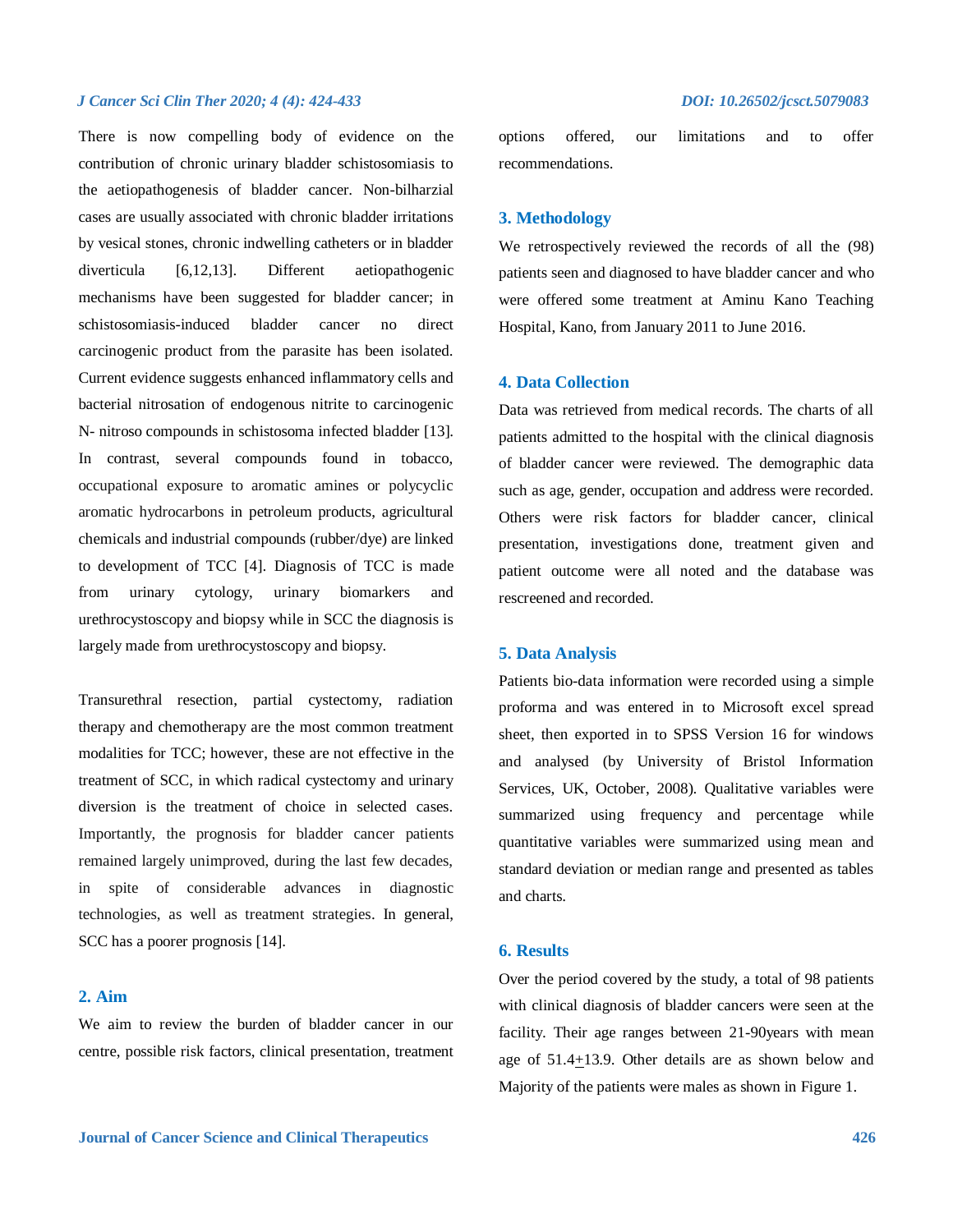| <b>Age Group(years)</b> | <b>Frequency</b> | Percent $(\% )$ |
|-------------------------|------------------|-----------------|
| $21 - 30$               | $\overline{4}$   | 4.1             |
| $31 - 40$               | 9                | 9.2             |
| $41 - 50$               | 19               | 19.4            |
| $51 - 60$               | 23               | 23.5            |
| $61 - 70$               | 28               | 28.5            |
| $71 - 80$               | 14               | 14.3            |
| $81 - 90$               | 1                | 1.0             |
| <b>TOTAL</b>            | 98               | <b>100</b>      |

**Table 1:** Age distribution of patients.



**Figure 1:** Sex distribution of patient. M:  $F = 9:1$ .

The patients predominantly presented in emergency situations warranting admission and resuscitative measures

and only few presented with mild stable diseases as shown in Table 2.

| <b>Variables</b> | <b>Frequency</b> | Percent |
|------------------|------------------|---------|
| Emergency        | 89               | 91      |
| Elective         |                  |         |
| Total            | 98               | 100     |

**Table 2:** Distributions of mode of presentation.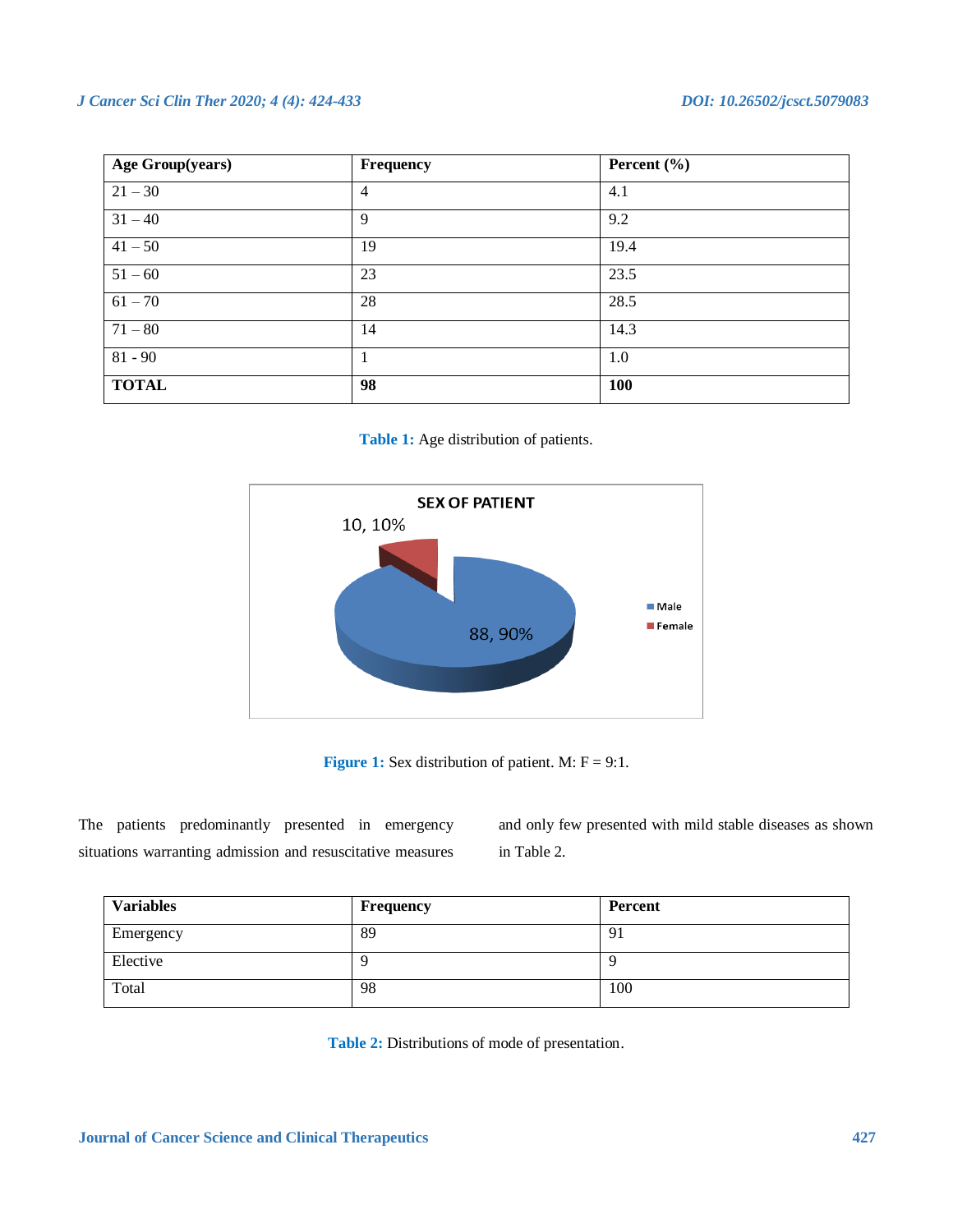Similarly, risk factors for bladder cancer were established in up to 86% of the patients and these include childhood schistosomiasis, cigarette smoking and exposure to organic/industrial compounds. Majority had only one risk factor with a small percentage found to have more than one. Table 3 showed the distribution of the risk factors.

| <b>Risk Factor</b> | Frequency      | percent |
|--------------------|----------------|---------|
| None               | 14             | 14.3    |
| $\mathbf{1}$       | 40             | 40.8    |
| 2                  | 6              | 6.1     |
| $\overline{3}$     | $\overline{7}$ | 7.2     |
| $1+2$              | 10             | 10.2    |
| $1+3$              | 9              | 9.2     |
| $2 + 3$            | $\overline{7}$ | 7.1     |
| $1+2+3$            | 5              | 5.1     |
| <b>Total</b>       | 98             | 100     |

KEY: 1-Childhood schistosomiasis; 2-Cigarette smoking; 3-Exposure to organic and industrial compounds

| <b>Table 3:</b> Distribution of risk factors for Bladder Cancer. |  |  |  |  |
|------------------------------------------------------------------|--|--|--|--|
|------------------------------------------------------------------|--|--|--|--|

The patients had several investigations in the course of their treatment, including urethrocystoscopy with biopsy for histological diagnosis however we were only able to retrieve the urethrocystoscopic finding of 62 patients and histology of 41 patients. The summary of urethrocystoscopic findings are shown in Table 4. A common cystoscopic finding in our patients with bladder tumour is shown in Figure 2. The histological diagnosis in the 41 patients is shown in Figure 3.

| <b>Bladder tumour sites and number</b> | <b>Frequency</b> | percent |
|----------------------------------------|------------------|---------|
| Occupying most of bladder lumen        | 32               | 51.6    |
| Occupying trigone and at least 2 walls | 15               | 24.2    |
| Involving bladder neck and urethra     | 10               | 16.1    |
| Single focal tumour                    |                  | 4.9     |
| Multi focal tumour                     |                  | 3.2     |
| Total                                  | 62               | 100     |

**Table 4:** Urethrocystoscopic Findings among the patients.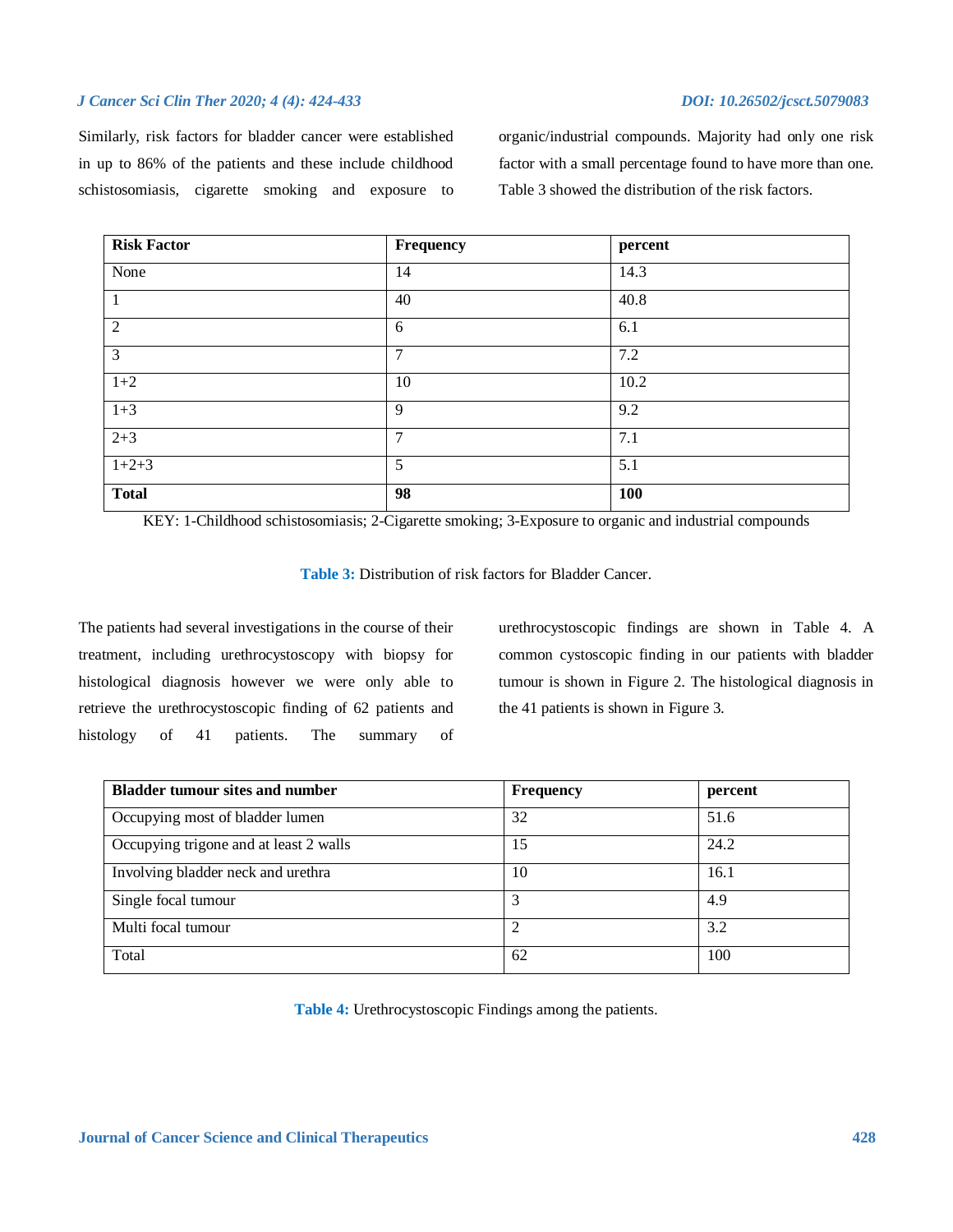

**Figure 2:** Cystoscopy showing bladder tumour occupying most of the lumen covered by sloughs.



**Figure 3:** Shows distribution of histology of bladder cancer.

Majority of the patients had only palliative resuscitative measures as they had locally advanced/metastatic diseases at presentation while only 13 patients (13.3%) had radical cystectomy with urinary diversion (cutaneous ureterostomy or orthotopic ileoneocystoplasty). The palliative

resuscitative measures include blood transfusion, continous bladder irrigation, haemodialysis and percutaneous nephrostomy. This is summarized Table 5. A typical ileoneocystoplasty after radical cystectomy is shown in Figure 3-5,

| <b>Intervention</b>                        | Frequency | <b>Percent</b> |
|--------------------------------------------|-----------|----------------|
| Palliative resuscitative measures          | 85        | 86.7           |
| Cystectomy + cutaneous ureterostomy        |           | 4.1            |
| Cystectomy + orthotopic ileoneocystoplasty |           | 9.2            |
| <b>Total</b>                               | 98        | <b>100</b>     |

**Table 5:** Interventions for the patients with Bladder Cancer.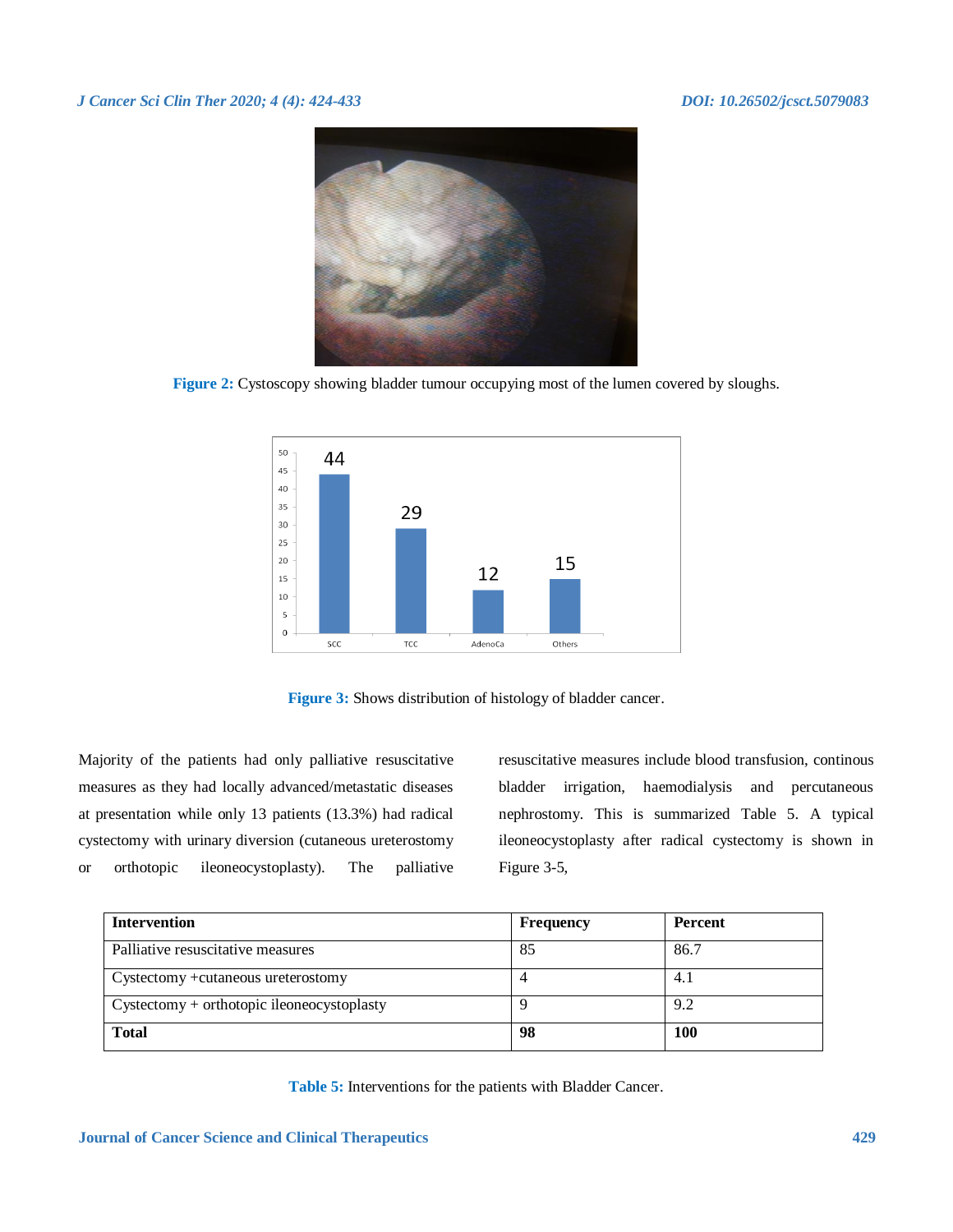

**Figure 4:** Ileal detubularization.



**Figure 5:** Wall reconstruction of neobladder.



Figure 3: Fully reconstructed neobladder.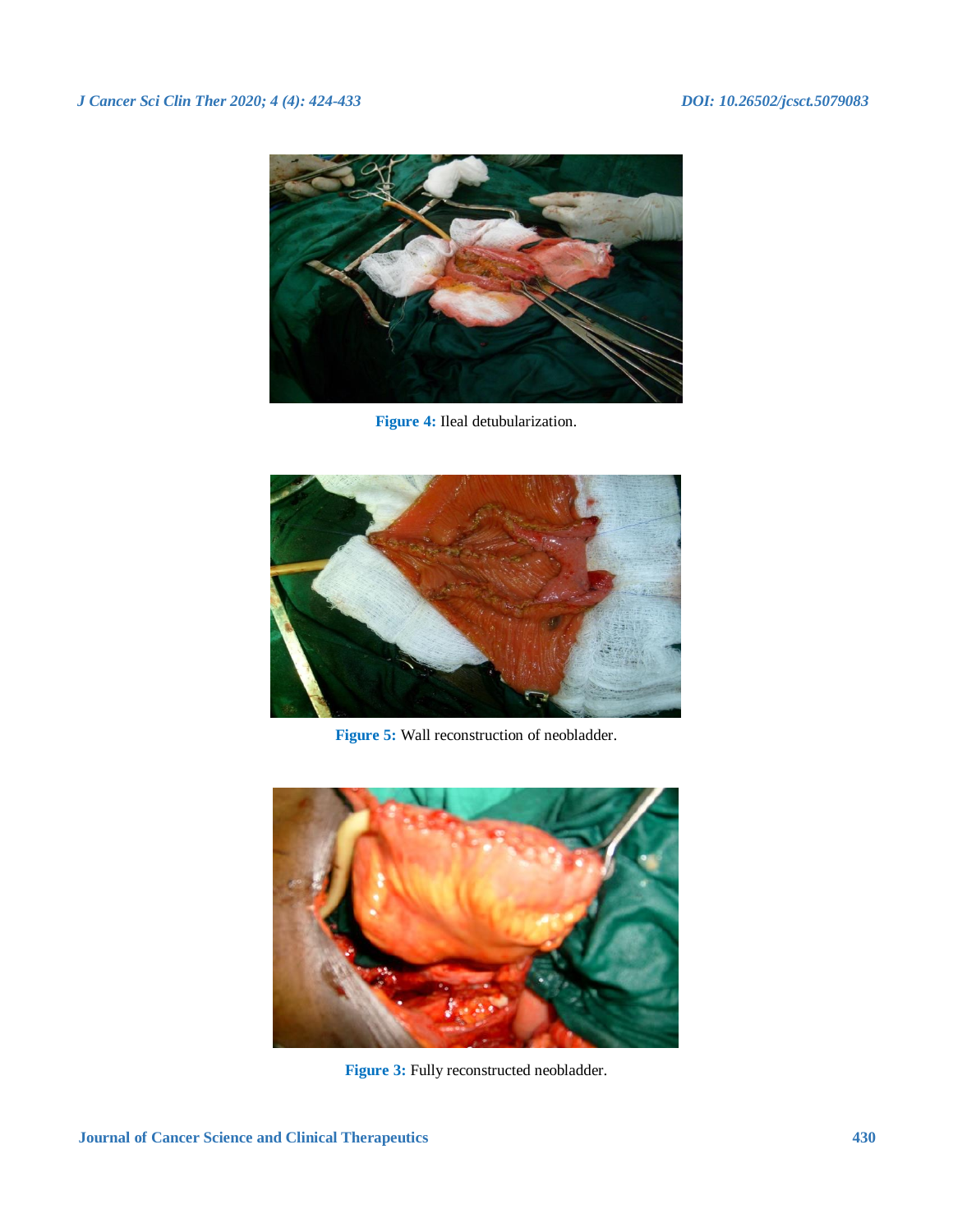Out of the 13 patients who had cystectomy, 4 (30.7%) developed post operative complications (mainly tumour recurrence) of which 3 (23.7%) died within 2 years of follow up.

#### **7. Discussion**

The patients' age ranges between 21-90years with mean age of 51+ 13.9 years [Table 1]. The highest incidence was among patients aged 61-70years, though about 30% of the patients are below the age of 51years.These findings are consistent with those reported in other studies [5, 11]. Relatively younger age group in our environment may be related to the fact that, most of the diagnosed tumours are SCC which presents at an earlier age, more aggressive and advanced at the time of diagnosis [12]. The male to female ratio was found to be 9:1 (Figure 1), this is similar to the findings by Mungadi et al. in Sokoto, Nigeria who found a ratio of 11.1:1 but higher than what was obtained in Ghana [14], and in Ibadan [15]. This could be explained by the fact that men engaged more in activities predisposing them to developing schistosomiasis (such as swimming and irrigation farming) hence more at risk in developing SCC.

Most of our patients (91%) presented as emergency with either Anemia, Shock, Clot retention, Uraemia or Urosepsis (Table 2) for which they required resuscitations with fluids, blood transfusion, antibiotics, dialysis or percutaneous kidney punctures similar to reports from Egypt [14]. The emergency presentation suggest advanced disease which could be attributed to the prevalent SCC and poor health seeking behaviour of our people who are mainly farmers from rural areas exposed to bilharzia and Agricultural chemicals with limited access to healthcare facilities.

The most common risk factor identified in our study is poorly treated childhood terminal haematuria secondary to

schistosomiasis. Others were cigarette smoking and exposure to industrial compounds (Table 3). This is expected as Kano is in a region endemic of schistosomiasis. This also supports the finding of a predominantly SCC in our study (Figure 3) as a direct link has been documented with schistosomiasis by metaplasia and dysplasia [12, 13]. However we are limited by lack of resources to evaluate for the presence of other risk factors including genetic predisposition, chemical carcinogens, reactive oxygen species and other organic compounds as reported by Gul Lone and colleagues [17]. Most common cystoscopic finding is that of usually huge tumours, filling the whole of the bladder lumen with a lot of necrotic tissues in which several attempts at biopsies may only reveal a non representative necrotic tissues hence requiring repeated procedures (Table 4, Figure 2).

Squamous cell carcinoma still remain the predominant histological variety in our environment (Figure 3) in contrast to a change to TCC as predominant histological variety seen for example in Egypt that previously had predominantly SCC [4]. This difference is probably due to the fact that schistosomiasis is still endemic in our environment despite effort at eradicating it. Radical cystectomy has been describe as the goal standard for the treatment of bladder cancer, however only 13.3% of our patients were fit for and had the procedure (Table 5). This is because majority of our patients (86.7%) presented with a locally advanced or metastatic disease.

Among the 13 patients who had cystectomy, complications rate was 30.7% and mortality rate was 23.7%. Cancer related mortality of 29% was reported by Mokhtar et al. [18], which is slightly higher than our report but predicted 50% mortality in 2 years due to development of metastasis. Wayan et al. [19] and Zhu et al. [19], related early death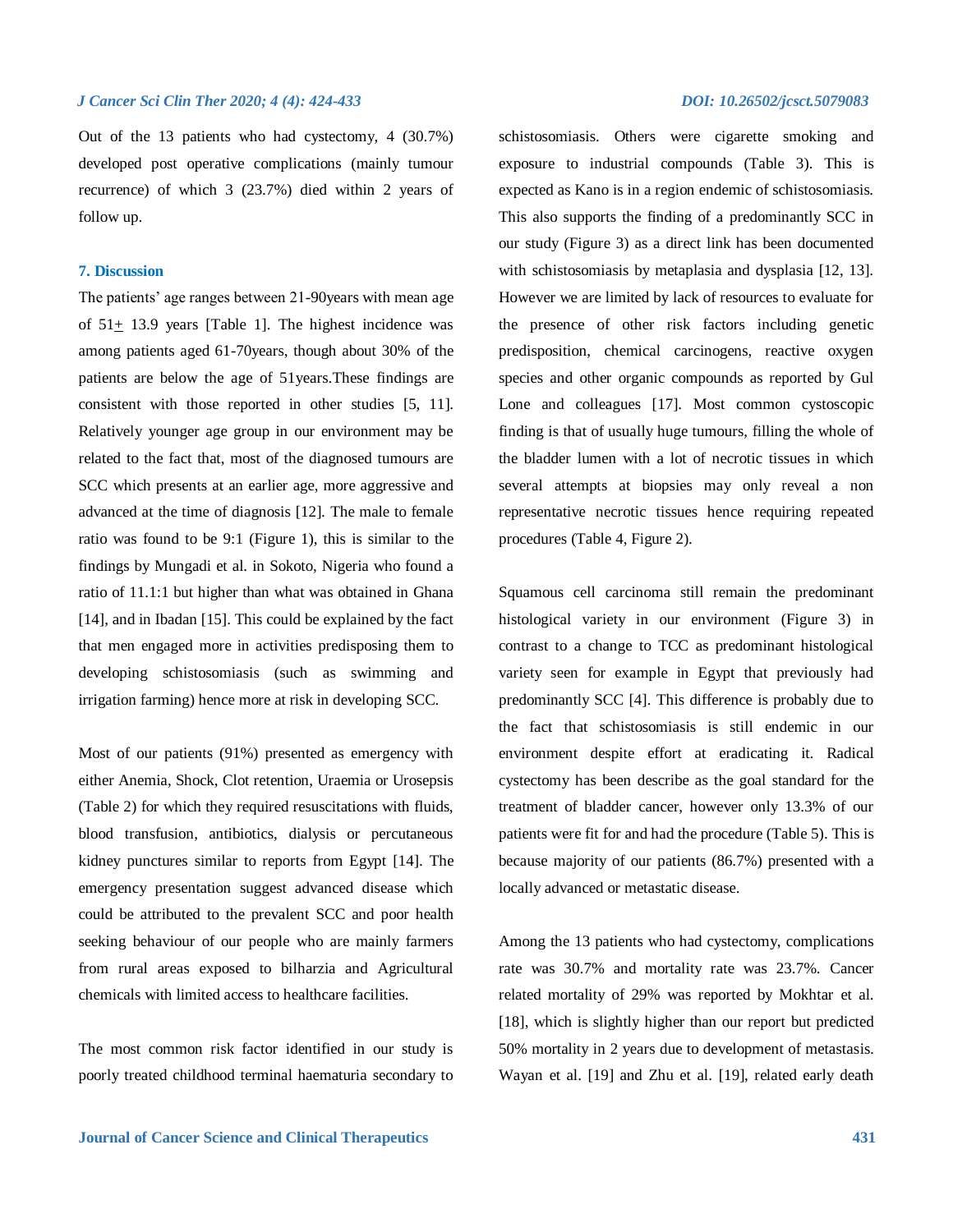with under estimation of tumour stage, aggressive characteristics of bladder cancer and peri-operative complications.

#### **8. Limitations**

- 1. It is a retrospective study, with some missing data, may not reflect the exact number diagnosed over the period of study, but rather those with available records.
- 2. Advanced nature of the disease, limited our ability to get correct biopsies on cystoscopy and unable to make histological diagnosis of those cases.

#### **9. Recommendations**

- 1. Community based studies to get the exact prevalence.
- 2. More effort in prevention of schistosomiasis at all levels
- 3. Encourage patient to present with early disease through health education.
- 4. Screening to detect early disease and surveillance for people with history of childhood haematuria.
- 5. Better facilities for cystoscopy and biopsy and other tumour markers

#### **Conflict of Interest**

None declared.

#### **References**

- 1. Sebastein A et al. Bladder Cancer Incidence and Mortality: A Global Overview and Recent Trends. Eur Urol 71 (2017): 96-108.
- 2. Davies A, et al. Estimate of the incidence of bladder cancer in Africa: A systematic review and Bayesian meta‐analysis. Int J Urol 26 (2018): 102-112.
- 3. Heyns CF, Vander Merwe A. Bladder cancer in Africa. The Canadian J of Urol 5 (2008): 3899-3908.
- 4. Hosni KS, Soheir M. Changing Patterns (Age, Incidence, and Pathologic Types) of Schistosomaassociated Bladder Cancer in Egypt in the Past Decade. Urol 79 (2012): 379-383.
- 5. Abdullah SA, Saleh M. Urinary Bladder Cancer in Yemen. Oman Medical Journal 28 (2013): 337-340.
- 6. Eni U, Na'aya H, Nggada H, et al. Carcinoma Of The Urinary Bladder In Maiduguri: The Schistosomiasis Connection. The Int J of Oncol 5 (2007): 1-7.
- 7. Bowa K, Kachimba JS, Labib MA, et al. The Pattern of Urological Cancers in Zambia. Afr J Urol 15 (2009): 84-87
- 8. Diao B, Amath T, Fall B, et al. Bladder cancers in Senegal: epidemiological, clinical and histological features. Journal de L'Association Francaise D'urologie et de la Societe Francaise D'urologie 18 (2008): 445-448.
- 9. Ibrahim Y, Akinfenwa TA, et al. Cancer in Kano, Northwestern Nigeria: A 10-year update of the kano cancer registry. Ann Trop Pathol 8 (2017): 87-93.
- 10. Ochicha O, Alhassan S, Muhammed AZ, et al. Bladder cancer in Kano-A histopathological review.West African Journal of Medicine 22 (2003): 202-204.
- 11. Sule AA, Ochicha O, Ibrahim Y, et al. Update on bladder cancer in Kano, Northern Nigeria. Niger J Basic Clin Sci 14 (2017): 26-29.
- 12. Amonkar P, Murali G, Krishnamurthy S. Schistosoma induced squamous cell carcinoma of the bladder Indian J of Pathology and Microbiology 44 (2001): 363-364.
- 13. Mungadi AI, Malami SA. Urinary Bladder Cancer and schistosomiasis in northwestern Nigeria. WAMJ 26 (2007): 226-229.